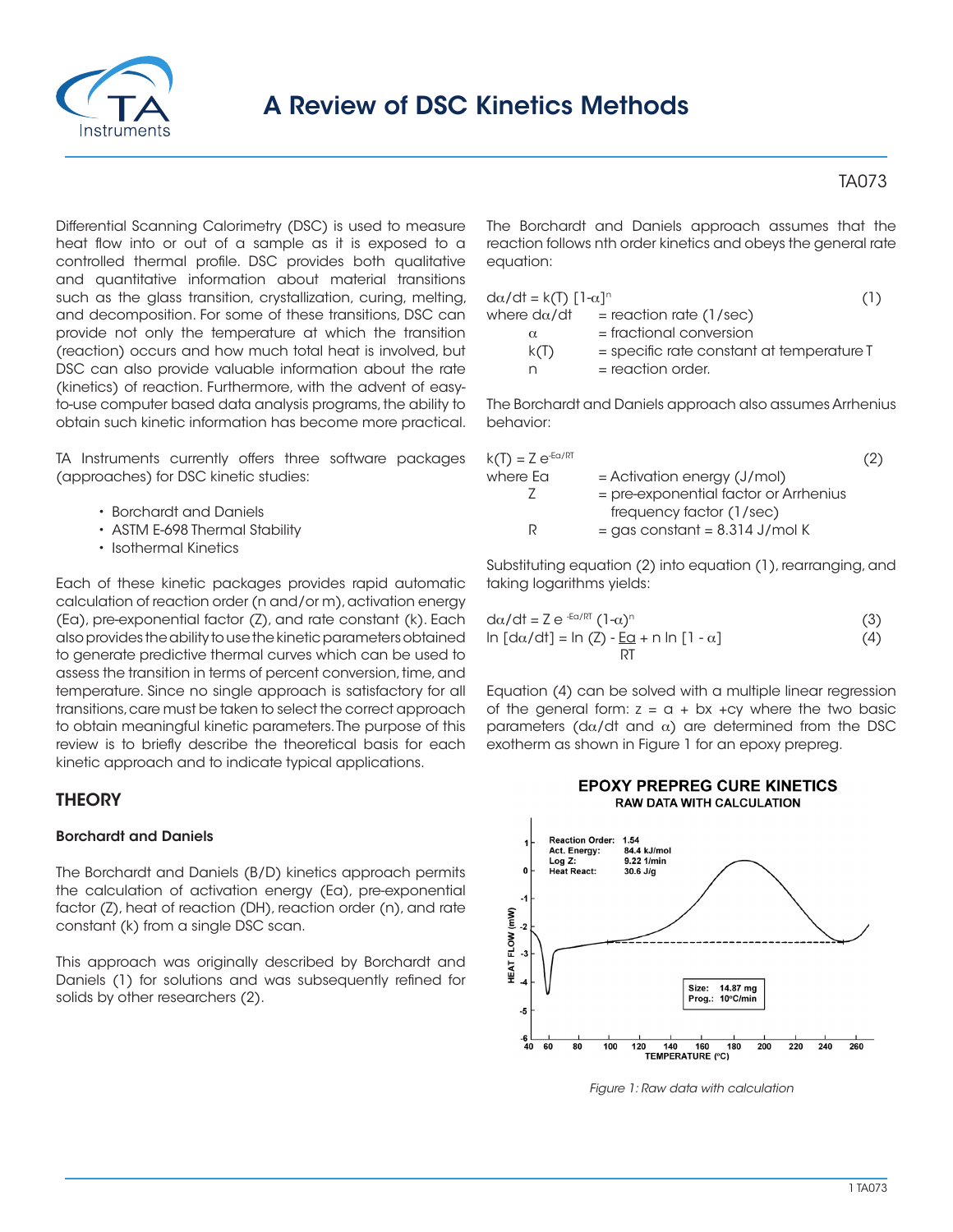The determination uses 20 segments of the curve, evenly spaced by temperature. The first segment starts at 10 percent of peak height and the last segment ends at 50 percent of peak area. A plot of ln[k(T)] versus 1/T (Arrhenius plot) from this data should be a straight line if the second assumption is valid (see Figure 2). The activation energy (Ea) and preexponential factor (Z) are obtained from the slope and intercept of this plot respectively.



*Figure 2: Arrhenius plot*

Two predictive curves are obtained from the B/D kinetic modeling: isothermal plots (Figure 3) and isoconversion plots (Figure 4). Isothermal plots provide time conditions and degree of conversion information for specific isothermal temperatures. Isoconversion plots provide time and temperature conditions for a specific conversion level. Both predictive plots are useful in the development and control of reaction conditions in order to achieve the desired final product.



*Figure 3: Isothermal plots*



*Figure 4: Iso-conversion curves*

There are two additional experimental considerations necessary to achieve acceptable results with the B/D approach. First, no mass loss can occur during the reaction, since sample weight is used in the calculation of heat of reaction, and assumed constant in other calculations. To ensure that mass is constant, the sample is placed in a hermetically sealed pan, and weight is measured before and after the experiment. Second, it is necessary to avoid any thermal lag effects. This is accomplished by using heating rates which do not exceed 10°C/minute.

## ASTM E698 Thermal Stability

The ASTM E698 kinetics approach is based on the variable program rate method of Ozawa (3) which requires three or more experiments at different heating rates, usually between 1 and 10°C/minute.

This approach assumes Arrhenius behavior and first order reaction kinetics, yielding the equation:

since  $\beta = dT/dt$ , where  $\beta =$  heating rate equation 5 can be rearranged to yield:

$$
\beta \, d\alpha/dT = Z \, e^{-E\alpha/RT} \left(1-\alpha\right) \tag{6}
$$

The method also assumes that the extent of the reaction at the peak exotherm,  $\alpha_{p}$ , is constant and independent of heating rate (4, 5).

A plot of the natural logarithm of the program rate versus the peak temperature (Figure 5), provides the information necessary to calculate the activation energy (Ea), pre-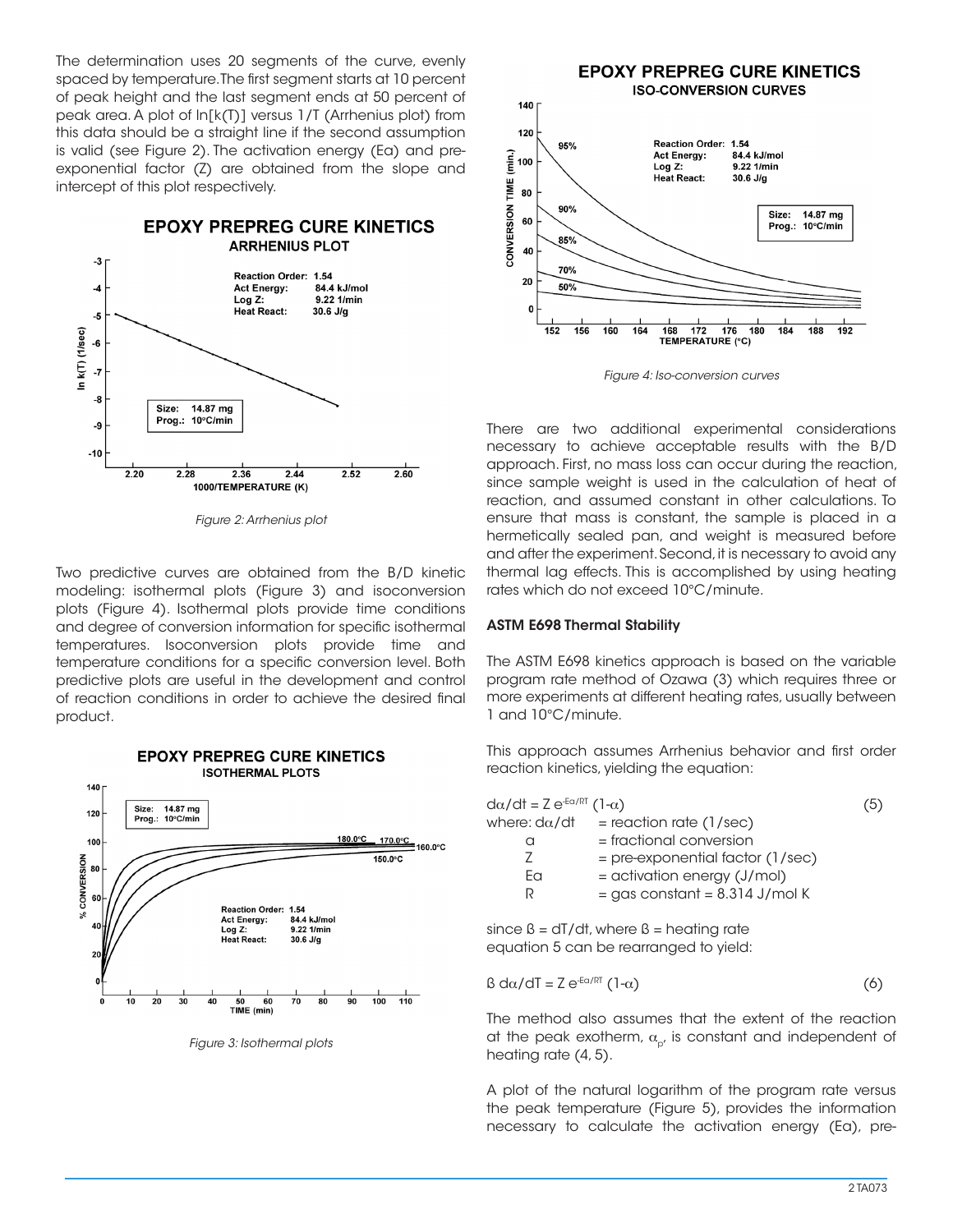exponential factor (Z), rate constant (k), and half-life  $(t_{1/2})$ . Refinements of the approximated activation energy (Ea) are attained by reiterations using a fourth degree polynomial.

As with the B/D approach, the calculated kinetic parameters (Ea, Z, and k) can be used to generate isothermal and isoconversion predictive plots (Figures 3 and 4), as well as half-life plots.



*Figure 5: Analysis of high temperature reactions*

#### Isothermal

The two dynamic kinetic approaches described previously are rapid and simple, however, they are not quantitatively applicable to autocatalyzed systems. Autocatalyzed systems are characterized by the formation of some intermediate species which markedly accelerates the reaction. Epoxy systems used in industry, for example are autocatalyzed systems (6, 7, 8).

The isothermal kinetics approach can be applied theoretically to both nth order and autocatalyzed exothermic systems. It should be noted, however, that this approach is generally not used to model either endothermic reactions or crystallization kinetics.

An nth order reaction will follow equation (1), whereas an autocatalyzed reaction will follow the empirical relationship:

| $d\alpha/dt = k \alpha m (1-\alpha)^n$ |     |
|----------------------------------------|-----|
|                                        | (8) |
| $=$ reaction rate (1/sec)              |     |
| $=$ rate constant (1/sec)              |     |
| $=$ fractional conversion              |     |
| $=$ reaction orders                    |     |
|                                        |     |

This approach requires three or more isothermal experiments to generate the kinetic parameters (Ea, Z, n, m, and k). First, the heat flow (dH/dt) and the partial heats ( $\Delta$ H<sub>T</sub>) are determined from the DSC isothermal exotherm as shown in Figure 6. These data values are then converted to a fractional conversion,  $\alpha$ , and reaction rate,  $d\alpha/dt$ , using a reference theoretical heat of reaction,  $ΔH_0$ . The calculated values of  $α$  and d $α/dt$  are subsequently entered into the appropriate kinetics model (either nth order or autocatalyzed) and the best fit kinetic parameters determined (Figure 7).

**METHOD OF CALCULATING PARAMETERS** 



*Figure 6: Method for calculating parameters for kinetics models*



*Figure 7: Log/Log plot for EPON 828/DDS at 175°C*

To select the proper temperatures for the required isothermal experiments, first heat the material at 5°C/minute. Then, choose isothermal temperatures that lie between a temperature 10-20°C below the onset of reaction and a temperature midway to the peak maximum (Figure 8). When performing the actual isothermal experiments, the cell is heated to the desired isothermal temperature using an initial temperature program segment. The cell is then rapidly opened, the sample loaded, and the cell reclosed. When the displayed temperature is within 4°C of the desired isothermal temperature, data collection is initiated.

#### LOG/LOG PLOT FOR EPON 828/DDS AT 175°C **ISOTHERMAL KINETICS**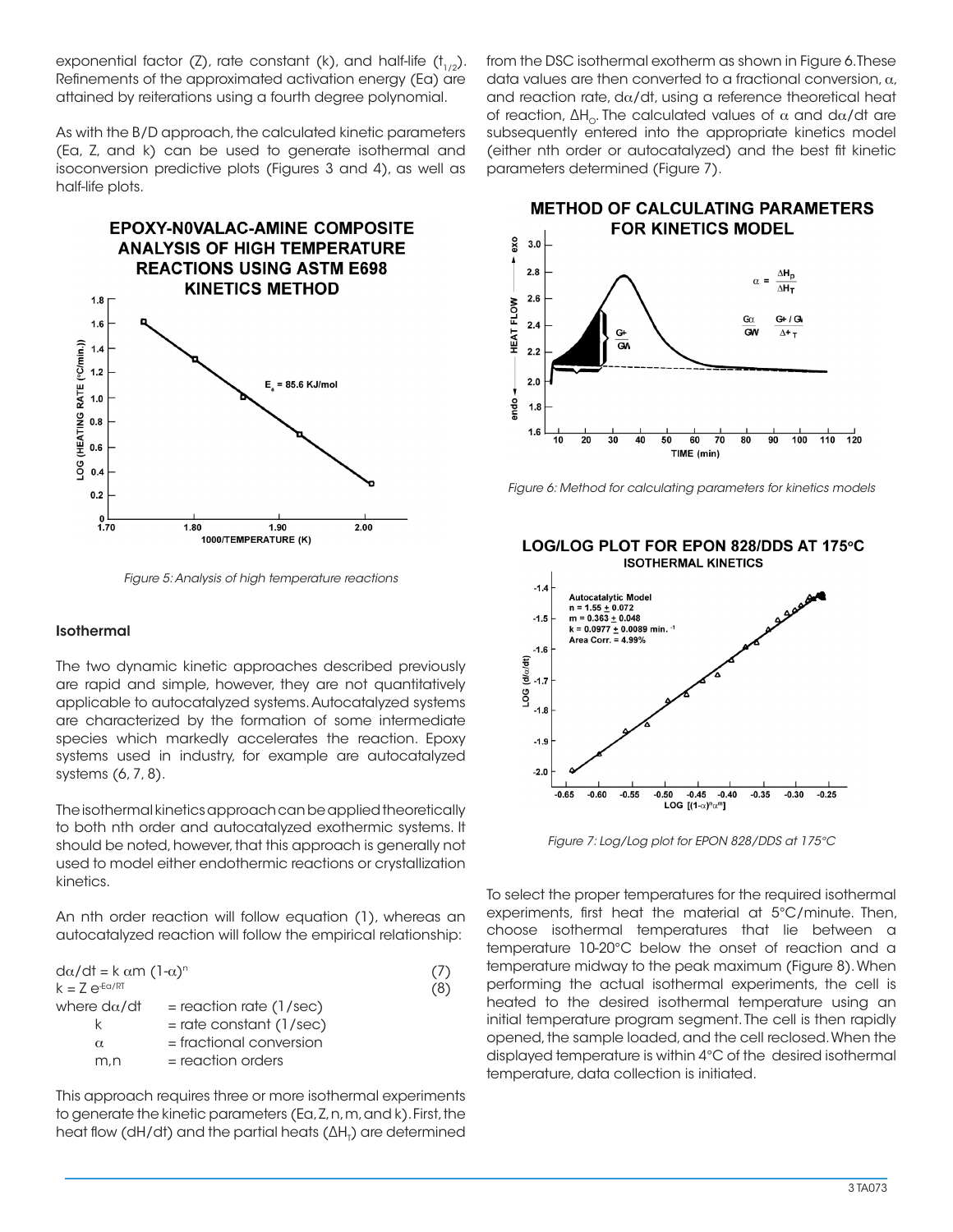## **CURE OF AUTOCATALYZED THERMOSET**



*Figure 8: Cure of autocatalyzed thermoset*

# COMPARISON OF METHODS

#### Autocatalyzed Versus Nth Order Reactions

DSC provides a means of quickly determining whether a given exothermic material is autocatalyzed or follows nth order kinetics. A sample of the material is maintained isothermally at an elevated temperature and the cure exotherm monitored as a function of time. Materials obeying nth order kinetics will have the maximum rate of heat evolution at time = 0, as displayed in Figure 9, while an autocatalyzed material will have its maximum heat evolution at 30 to 40 % of the reaction, as shown in Figure 6.

**ISOTHERMAL CURE OF MATERIAL FOLLOWING nTH ORDER KINETICS**  $5.2$ exo  $4.8$  $4.4$  $6.743$  mg **HEAT FLOW** Size: Prog.: ISO at 110°C  $4.0$  $3.6$  $3.2$  $2.8$ ando  $2.4$  $16.0$  $20.0$  $24.0$ 32.0 36.0 40.0 44.0  $0.0$ 4.0  $8.0$  $12.0$ 28.0 TIME (min)

*Figure 9: Isothermal cure of material following nth order kinetics*

As mentioned earlier, materials which follow nth order kinetics can be modeled successfully using the Borchardt and Daniels approach. It should be noted, however, that the Borchardt and Daniels approach can still be used for nonquantitative assessment of autocatalyzed materials. For example, the Borchardt and Daniels activation energy is very sensitive to the level of B-staging or polymerization of commercial epoxy-amine adhesives. If an adhesive is allowed to age at room temperature or higher, the effect of the aging appears as a continuous drop in the Borchardt and Daniels activation energy. This is shown in Figure 10 for a commercial autocatalyzed epoxy-amine adhesive aged at 65°C. The sudden drop observed in activation energy after aging for 12 hours at 65°C is believed to be due to a significant change in the cure mechanism. This phenomenon is reflected also in the glass transition of the aged thermoset. Figure 11 is a plot of glass transition temperature (Tg) versus aging time at 65°C. A large increase in Tg occurs after aging for 14 hours. Hence, the glass transition temperature can be used as a quality control parameter for autocatalyzed thermosets.



*Figure 10: Autocatalyzed thermoset*



*Figure 11: Glass transition temperature vs. aging time*

For autocatalyzed thermosets, the ASTM E-698 method generally gives an accurate assessment of the activation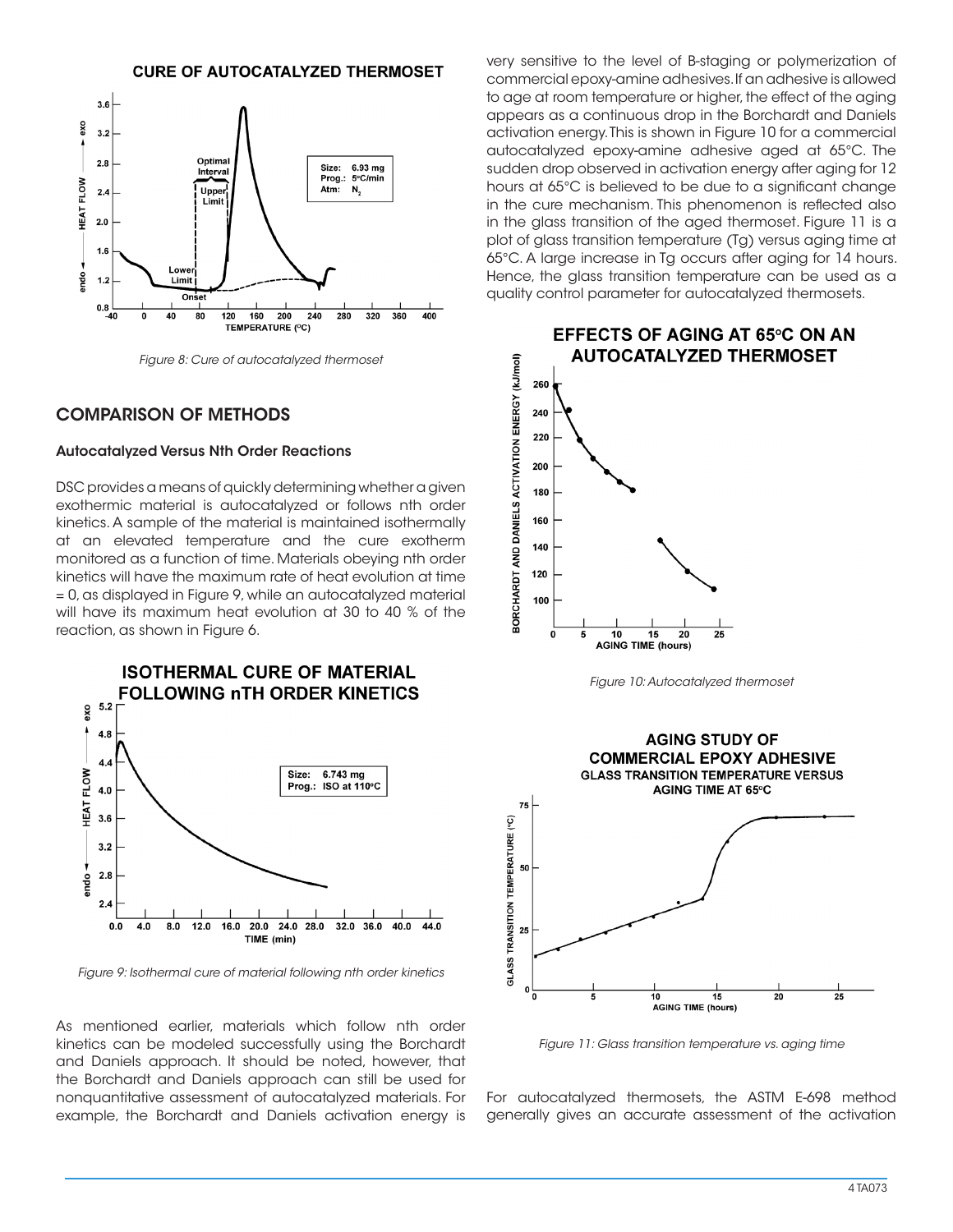energy. However, the pre-exponential factor (Z) may not be valid since the calculation of Z assumes nth order behavior. To determine whether the ASTM E-698 approach successfully describes the thermoset kinetics, the 60-minute half-life test should be used. In this procedure, the residual heat of cure of a sample which has been isothermally cured for 60 minutes at a temperature where half-life is about 120 minutes is compared to the heat of cure  $(\Delta H_{\odot})$  of a freshly prepared sample. The ratio of the two exotherms (ΔH residual/  $\Delta H_0$ ) should be 0.5  $\pm$  0.05. If it is not, then the ASTM E-698 method does not successfully model the cure kinetics of the thermoset; probably due to an incorrect assessment of Z. A more accurate estimation of the pre-exponential factor can be subsequently made using an autocatalyzed cure-rate expression.

## Dynamic Versus Isothermal Techniques

As described previously, the Borchardt and Daniels approach requires only a single temperature programmed experiment. In theory, a dynamic DSC trace should contain all the kinetic information normally embodied in a series of isothermal experiments (9). This makes the B/D approach highly attractive. This technique is fairly rapid and works reasonably well for simple, first order reactions. On the other hand, previous work (4, 10, 11, 12) indicates the B/D method is not applicable in any of the following cases:

- Overlapping reaction peaks
- Decomposition occurs during reaction
- Autocatalyzed reactions

For more complex systems, therefore, ASTM or isothermal methods must be used.

The ASTM method is often the only means to analyze reactions with irregular baselines (13), solvent effects (14), or multiple exotherms (15). In these cases, the B/D method and isothermal measurements are unreliable. This is because the peak temperatures at different heating rates (the basis for ASTM calculations) is not affected significantly by baseline shift, while the peak area, which is used to determine reaction rate and fractional conversion in the B/D and isothermal approaches, is affected.

Conversely, some situations where the ASTM method may not be applicable include materials where isomerization changes occur at the reaction temperature or decomposition occurs upon melting (16). These cases can be recognized, however, by a non-linear plot of log (program rate) versus peak temperature, or by a wide discrepancy between the predicted data and the isothermal aging confirmation. Also, both dynamic methods (B/D and ASTM) assume that the reaction under investigation follows Arrhenius behavior and nth order kinetics. Reactions which do not adhere to these assumptions, therefore, should be modeled with isothermal techniques.

Furthermore, the isothermal method offers the advantages of easier data interpretation and broader applicability. This technique has been successfully applied in both nth order (17, 18) and autocatalytic (6, 7) reactions. For the investigation of a new reaction where the order and the reaction mechanism are not known, the isothermal method should be used.

Although the isothermal experiments may be more time consuming, they often generate more reliable kinetic parameters. This is because the isothermal method introduces fewer experimental variables into a single measurement so that the scope for ambiguity in the interpretation of data is reduced (19).

## **SUMMARY**

Modeling the kinetics of material reactions provides the scientist and engineer with valuable information for: process development and prediction of optimum reaction temperatures, process control by optimization of reaction advancement or conversion, and estimation of material lifetimes. Several DSC approaches are available for obtaining this kinetic information. The chart shown in Figure 12 provides broad guidelines for deciding which DSC method is most appropriate.



*Figure 12: Selecting a DSC method*